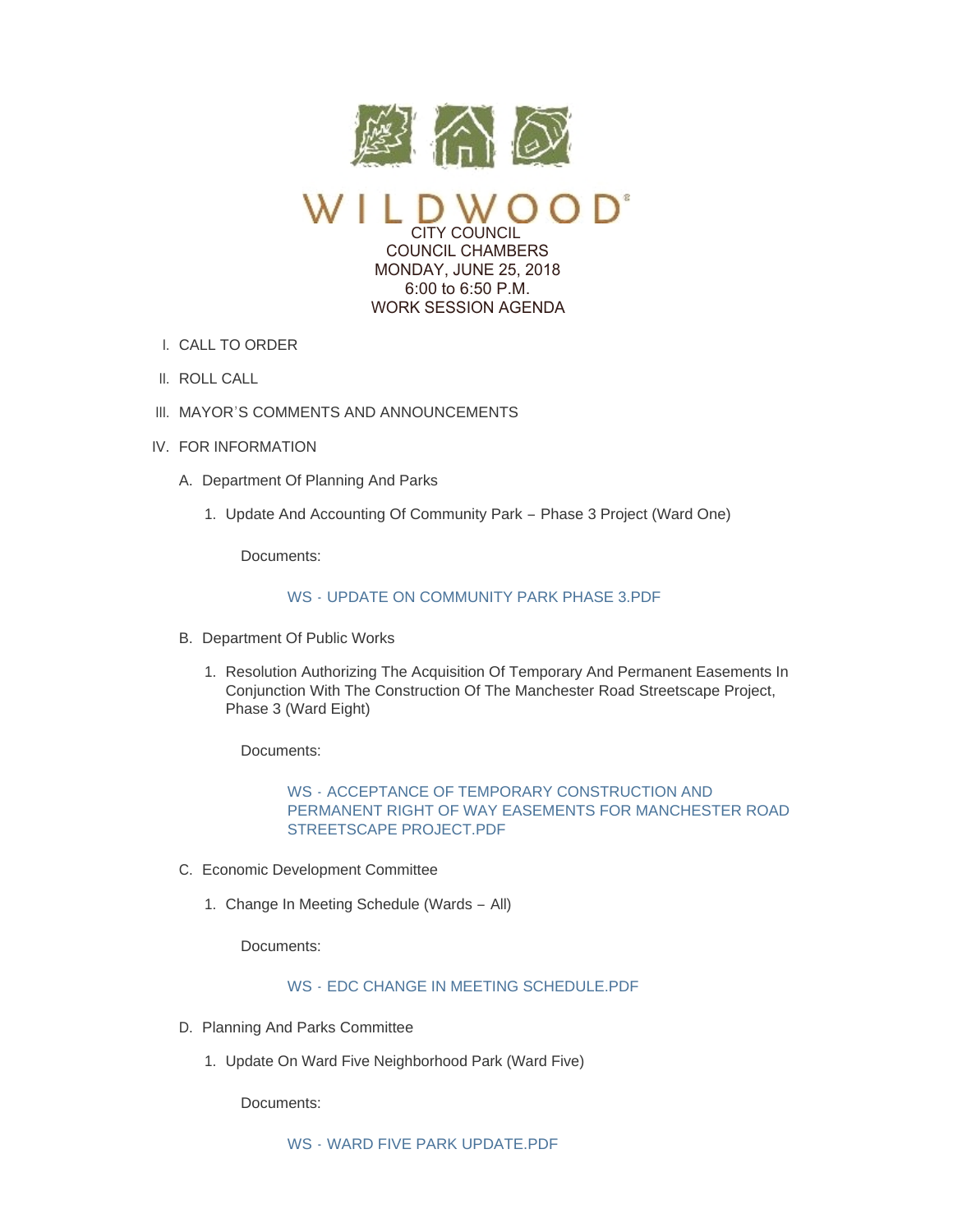2. Update Report On Facility Reservations, Event Registrations, And Ongoing And Long-Term Maintenance Costs For Parks And Trail Facilities (Wards – All)

Documents:

### WS - [PLANNING AND PARKS FACILITIES UPDATE.PDF](https://www.cityofwildwood.com/AgendaCenter/ViewFile/Item/16047?fileID=23613)

3. Update On Parks And Recreation Action Plan (Wards - All)

Documents:

WS - [PARKS AND RECREATION UPDATE.PDF](https://www.cityofwildwood.com/AgendaCenter/ViewFile/Item/16048?fileID=23614)

- E. Planning And Zoning Commission
	- 1. Status Sheet From June 18, 2018 Meeting (Wards All)

Documents:

#### WS - [PLANNING AND ZONING STATUS SHEET.PDF](https://www.cityofwildwood.com/AgendaCenter/ViewFile/Item/16050?fileID=23615)

- F. Rural Internet Access Committee Update (Wards All)
	- 1. Update For June 25, 2018 (Wards  $-$  All)

Documents:

WS - [RURAL INTERNET UPDATE.PDF](https://www.cityofwildwood.com/AgendaCenter/ViewFile/Item/16053?fileID=23617)

G. Construction Project Update (Wards - All)

Documents:

### WS - [CONSTRUCTION PROJECT UPDATE.PDF](https://www.cityofwildwood.com/AgendaCenter/ViewFile/Item/16054?fileID=23618)

- V. FOR ACTION
	- A. Manchester Road Improvement Committee
		- 1. Final Recommendation Report (Wards All)

Documents:

### WS - [1 MANCHESTER ROAD IMPROVEMENT COMMITTEE](https://www.cityofwildwood.com/AgendaCenter/ViewFile/Item/16057?fileID=23621)  RECOMMENDATION REPORT.PDF WS - [2 MANCHESTER ROAD IMPROVEMENT COMMITTEE](https://www.cityofwildwood.com/AgendaCenter/ViewFile/Item/16057?fileID=23619)  ATTACHMENTS.PDF

- B. Department Of Planning And Parks
	- 1. Report On Roadway Construction Matter For LaVelle Property Forby Road (Ward Six)

Documents: